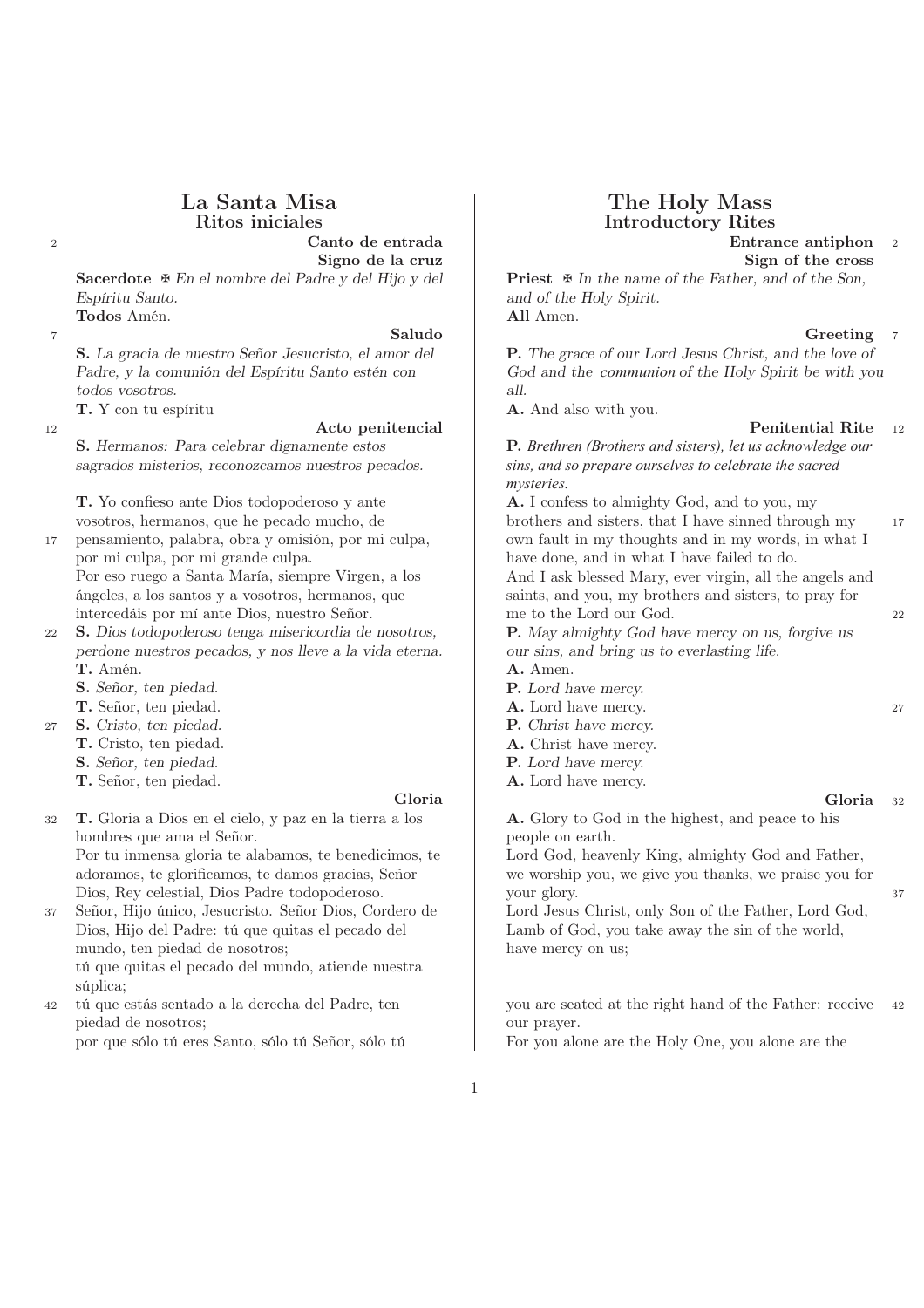Altísimo, Jesucristo, con el Espíritu Santo en la gloria Lord, you alone are the Most High, Jesus Christ, with de Dios Padre. the Holy Spirit, in the glory of God the Father.

|  | Oremos. |
|--|---------|
|--|---------|

<sup>2</sup> Primera lectura **Primera lectura** First Reading

T. Te alabamos, Señor. **A.** Thanks be to God.

Segunda lectura de de la condita de Second Reading

<sup>7</sup> L. Palabra de Dios. L. This is the word of the Lord. <sup>7</sup>

T. Te alabamos, Señor. **A.** Thanks be to God.

- 
- S. El Señor esté con vosotros. P. The Lord be with you.
- 12 T. Y con tu espíritu. 12 12 A. And also with you.
	-
	-
	-
	-

del cielo y de la tierra, de todo lo visible y lo invisible. maker of heaven and earth, of all that is, seen and

<sup>22</sup> nacido del Padre antes de todos los siglos: God, eternally begotten of the Father,

verdadero, engendrado, no creado, de la misma God, begotten, not made, one in Being with the naturaleza del Padre, Father.

bajó del cielo, heaven:

la Virgen, y se hizo hombre. Virgin Mary, and became man.

32 Poncio Pilato; padeció y fue sepultado, suffered, died and was buried.

y resucitó al tercer día, según las Escrituras, y subió On the third day he rose again in fulfillment of the al cielo, y está sentado a la derecha del Padre; Scriptures; he ascended into heaven and is seated at

muertos, y su reino no tendrá fin. the dead, and his kingdom will have no end.

procede del Padre y del Hijo, life, who proceeds from the Father and the Son.

<sup>47</sup> Amén. Amen. <sup>47</sup>

### Oración colecta Opening Prayer

P. Let us pray. T. Amén. **A.** Amen.

### Liturgia de la palabra Liturgy of the Word

Lector Palabra de Dios. **Lector This is the word of the Lord.** 

## Salmo responsorial and a Responsorial Psalm

- 
- Evangelio Gospel Acclamation

### T. Alleluia! A. Alleluia!

- 
- 
- S. Lectura del Santo Evangelio según san ... <br>P. A reading from the holy gospel according to ...
- T. **∗** Gloria a Ti, Señor. A. ∗ Glory to you, Lord.
- S. Palabra del Señor. P. This is the gospel of the Lord.
- T. Gloria a Ti, Señor Jesús. A. Praise to you, Lord Jesus Christ.

### 17 **Homilía Homilía Homilía Homil**

### Credo Profession of Faith

Creo en un solo Dios, Padre todopoderoso, Creador We believe in one God, the Father, the Almighty, unseen.

Creo en un solo Señor, Jesucristo, Hijo único de Dios, We believe in one Lord, Jesus Christ, the only Son of <sup>22</sup>

Dios de Dios, Luz de Luz, Dios verdadero de Dios God from God, Light from Light, true God from true

por quien todo fue hecho;  $\frac{1}{27}$  Through him all things were made. 27

<sup>27</sup> que por nosotros, los hombres, y por nuestra salvación For us men and our salvation, he came down from

✠ y por obra del Espíritu Santo se encarnó de María, ✠ by the power of the Holy Spirit, he was born of the

Y por nuestra causa fue crucificado en tiempos de For our sake he was crucified under Pontius Pilate, he 32

the right hand of the Father.

y de nuevo vendrá con gloria para juzgar a vivos y He will come again in glory to judge the living and 37 <sup>37</sup> Creo en el Espíritu Santo, Señor y dador de vida, que We believe in the Holy Spirit, the Lord, the giver of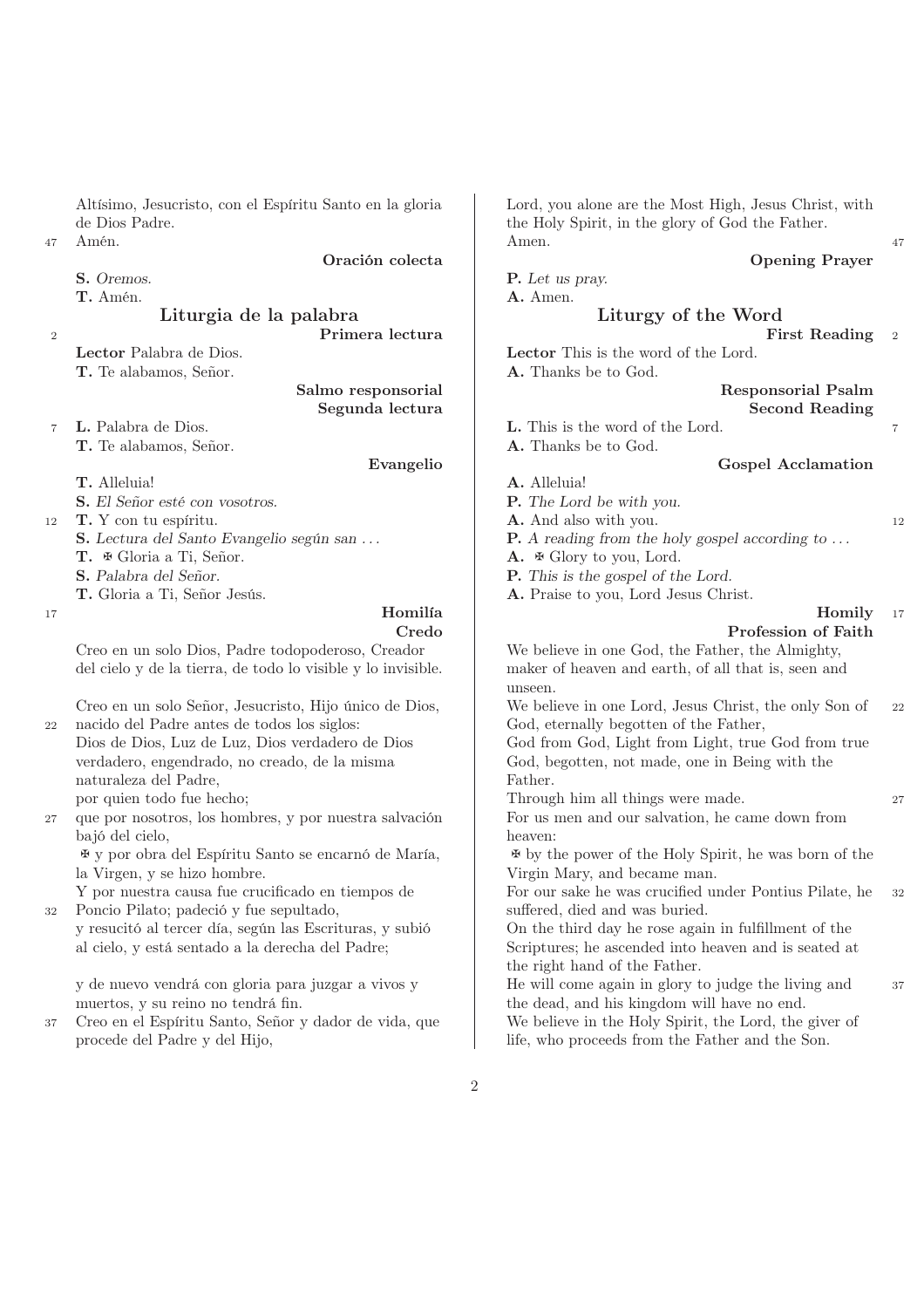que con el Padre y el Hijo recibe una misma With the Father and the Son he is worshipped and

<sup>42</sup> apostólica.

los pecados.  $\sinh$ 

<sup>47</sup> Amén. Amen.

S. Repetimos juntos: Escuchanos, Se nor. P. Let us pray to the Lord.

T. Escuchanos, Se nor. **A.** Lord, hear our prayer.

### Liturgia de la Eucaristía Liturgy of the Eucharist <sup>2</sup> Presentación de las ofrendas Preparation of the Altar and the Gifts <sup>2</sup>

S. Bendito seas, Señor, Dios del universo, por este P. Blessed are you, Lord, God of all creation*, for* él será para nosotros pan de vida.

<sup>7</sup> T. Bendito seas por siempre, Señor. A. Blessed be God forever. <sup>7</sup> S.  $(\ldots)$  P.  $(\ldots)$ 

vino, fruto de la vid y del trabajo del hombre, que your goodness we have *received the wine we offer you*:

T. Bendito seas por siempre, Señor. A. Blessed be God forever. S. (Recíbenos, Señor, al presentarnos a ti con espíritu $P. (\dots)$ de humildad y con el corazón arrepentido; y que el sacrificio que hoy te ofrecemos llegue de tal manera a

<sup>17</sup> tu presencia, que te sea grato. Lava del todo mi delito, Señor, limpia mi pecado.)

22 alabanza y gloria de su nimbre, para nuestro bien y el for the praise and glory of his name, for our good, and de toda su santa Iglesia. the good of all his Church.

# T. Amén. **A.** Amen.

- <sup>27</sup> S. El Señor esté con vosotros. P. The Lord be with you.
	-
	- S. Levantemos el corazón. P. Lift up your hearts.
	- T. Lo tenemos levantado hacia el Señor. A. We lift them up to the Lord.
	-
- 

adoración y gloria, y que habló por los profetas. glorified. He has spoken through the Prophets. <sup>42</sup> Creo en la Iglesia, que es una, santa, católica y We believe in one holy catholic and apostolic Church.

Confieso que hay un solo bautismo para el perdón de We acknowledge one baptism for the forgiveness of

Espero la resurrección de los muertos y la vida del We look for the resurrection of the dead, and the life mundo futuro.  $\qquad \qquad$  47

### Oración de los fieles (General Intercessions (Prayer of the Faithful)

**T.** Amén. 52

pan, fruto de la tierra y del trabajo del hombre, que *through your goodness we have received the bread we offer* recibimos de tu generosidad y ahora te presentamos; *you: fruit of the earth and work of human hands, it will become*<br> *i* será para nosotros pan de vida.<br> **i** será para nosotros pan de vida.

S. Bendito seas, Señor, Dios del universo, por este P. Blessed are you, Lord God of all creation*, for through* recibimos de tu generosidad y ahora te presentamos; fruit of the vine and work of human hands *it* will become our spiritual drink. <sup>12</sup> él será para nosotros bebida de salvación. become our spiritual drink. <sup>12</sup>

S. Orad, hermanos, para que este sacrificio, mío y P. Pray, brethren *(brothers and sisters), that my sacrifice* vuestro, sea agradable a Dios, Padre todopoderoso. *and yours may be* acceptable to God, the almighty Father. T. El Señor reciba de tus manos este sacrificio, para  $\vert$  **A.** May the Lord accept the sacrifice at your hands 17

# Oración sobre las ofrendas. Prayer over the Gifts

# Plegaria eucarística II d'ann ann an Eucharistic Prayer II 22

- 
- T. Y con tu espíritu. A. And also with you.
	-
	-
- S. Demos gracias al Señor, nuestro Dios. P. Let us give thanks to the Lord our God. <sup>27</sup>
- 32 T. Es justo y necesario. A. It is right to give him thanks and praise.

Prefacio de Preface de Preface de Preface de Preface de Preface de Preface de Preface de Preface de Preface de Preface de Preface de Preface de Preface de Preface de Preface de Preface de Preface de Preface de Preface de P

- 
- -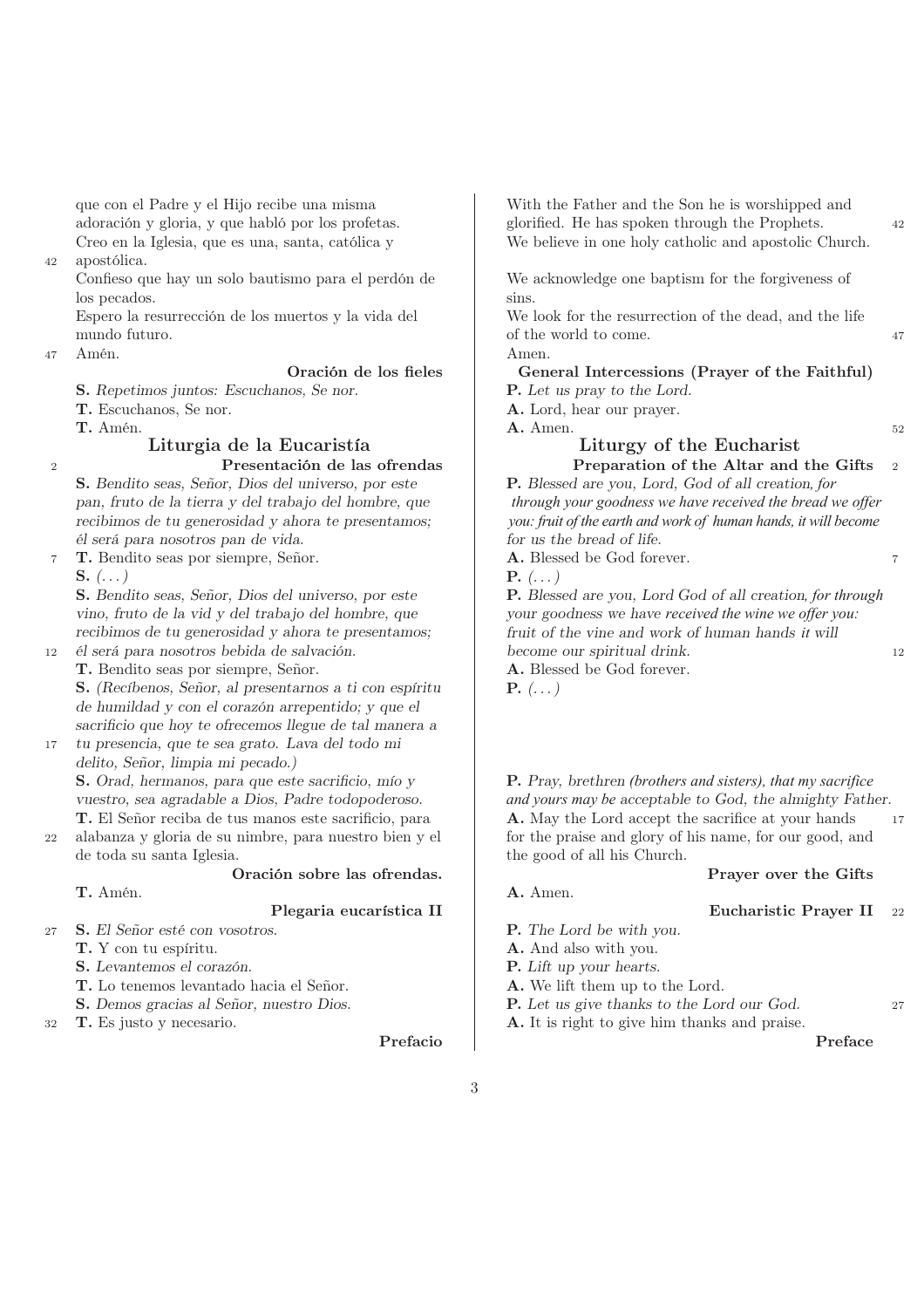S. En verdad es justo y necesario, es nuestro deber y **P.** *It is truly right and just*, our duty and our salvation, todo lugar, por Jesucristo, tu Hijo amado. Por Él, *holy, through your beloved Son, Jesus Christ, your Word*

- 
- adquirió para ti un pueblo santo. Por eso, con los *And so, with the Angels and all the Saints we declare your* ángeles y los santos, proclamamos tu gloria, diciendo: *glory, as with one voice we acclaim:*

<sup>47</sup> Llenos están el cielo y la tierra de tu gloria. Heaven and earth are full of your glory.

Bendito el que viene en nombre del Señor. Blessed is he who comes in the name of the Lord. Hosanna en el cielo. Hosanna in the highest.

nuestro Señor.

- <sup>57</sup> voluntariamente aceptada, tomó pan, dándote gracias, *Passion, he took bread and, giving thanks, broke it, and* 52 lo partió, y lo dio a sus discípulos, diciendo: gave it to his disciple*s, saying:* ✠ Tomad y comed todos de él, porque esto es ✠ Take this, all of you, and eat OF it: FOR this mi Cuerpo, que será entregado por vosotros. I IS MY BODY WHICH WILL BE GIVEN UP FOR YOU.
- diciendo: disciples, *saying:*

✠ Tomad y bebed todos de él, porque éste es ✠ Take this, all of you, and drink from it:

perdón de los pecados. Haced esto en SINS. Do this in memory of me. conmemoración mea.

<sup>72</sup> resurrección, ¡Ven, Señor Jesús! again.

S. Así, pues, Padre, al celebrar ahora el memorial de **P.** *Therefore, as we celebrate the memorial of this Death* 67 pan de vida y el calíz de salvación, y te damos gracias *the Chalice of salvation, giving thanks that you have held* porque nos haces dignos de servirte en tu presencia. *us worthy to be in your presence and minister to you.*

Cuerpo y Sangre de Cristo. Spirit.

salvación darte gracias, Padre santo, siempre y en *always* and everywhere to give *you thanks, Father most* <sup>37</sup> que es tu Palabra, hiciste todas las cosas; tú nos lo *through* whom you made *all things*, *whom* you sent *as* 32 enviaste para que, hecho hombre por obra del Espíritu *our Savior and Redeemer, incarnate by* the Holy Spirit *and* Santo y nacido de María, la Virgen, fuera nuestro *born of the Virgin. Fullfilling your will and gaining for you* Salvador y Redentor. Él, en cumplimiento de tu *a holy people, he stretched out his hands as he endured his* voluntad, para destruir la muerte y manifestar la *Passion, so us to break the bonds of death and manifest the* <sup>42</sup> resurrección, extendió sus brazos en la cruz, y así *resurrection.* 37

### Santo Acclamation

T. Santo, Santo, Santo es el Señor, Dios del Universo. A. Holy, holy, holy Lord. God of power and might. <sup>42</sup> Hosanna en el cielo. Hosanna in the highest.

S. Santo eres en verdad, Señor, fuente de toda P. *You are indeed Holy, O Lord, the fount of all holiness.* 47 <sup>52</sup> santidad; por eso te pedimos que santifiques estos *Make holy, therefore, these gifts, we pray, by sending down* dones con la efusión de tu Espíritu, de manera que *your Spirit upon them like the dewfall, so that they may become* sean para nosotros Cuerpo y Sangre de Jesucristo, *for us the B*ody and *B*lood of our Lord, Jesus Christ.

El cual, cuando iba a ser entregado a su Pasión, *At the time he wa betrayed and entered willingly into his*

Del mismo modo, acabada la cena, tomó el caliz, y, *I n a similar way, w*hen supper was ended, he took the <sup>62</sup> dándote gracias de nuevo, lo pasó a sus discípulos, *chalice and, once more giving thanks, he gave it to his* 57

el cáliz de mi Sangre, Sangre de la alianza FOR this is the CHALICE of my blood, the blood of nueva y eterna, que será derramada por THE NEW AND ETERNAL covenant, WICH will be POURED <sup>67</sup> vosotros y por todos los hombres para el OUT for you and for MANY FOR THE FORGIVENESS OF 62

Éste es el Sacramento de nuestra fe. Let us proclaim the mystery of faith:

T. Anunciamos tu muerte, proclamamos tu **A.** Christ has died, Christ is risen, Christ will come

la muerte y resurrección de tu Hijo, te ofrecemos el *and Resurrection, we offer you, Lord, the Bread of life and* <sup>77</sup> Te pedimos humildemente que el Espíritu Santo *Humbly we pray that, partaking of* the *B*ody and *B*lood congregue en la unidad a cuantos participamos del *of Christ, we may be gathered into one by the Holy* 72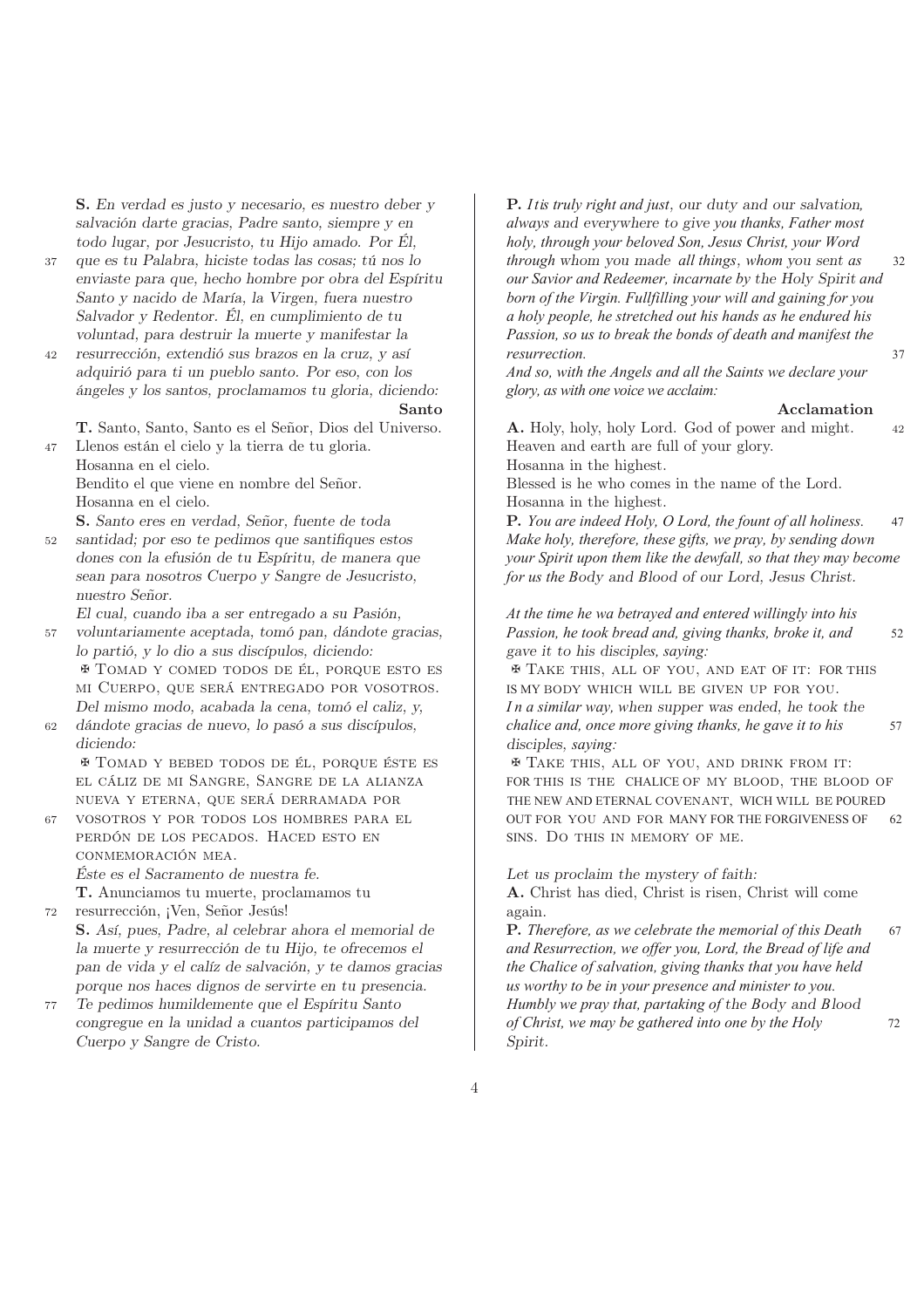tierra;

pastores que cuidan de tu pueblo, llévala a su *Pope and* **N.** *our B*ishop and all the clergy. perfección por la caridad.

- admítelos a contemplar la luz de tu rostro. Ten misericordia de todos nosotros, y así, con María, *Have mercy on us all, we pray, that with the blessed Virgin*
- <sup>92</sup> merezcamos, por tu Hijo Jesucristo, compartir la vida *may merit to be co-heirs to eternal life, and may praise* eterna y cantar tus alabanzas. *and glorify you through your Son, Jesus Christ.*

honor y toda gloria por los siglos de los siglos. Father, for ever and ever.

97  $\mathbf{T.}$  Amén.  $\qquad \qquad \qquad \mathbf{A.}$  Amen.

### Rito de la comunión Communion Rite

12 como también nosotros perdonamos a los que nos ofenden;

v líbranos del mal. but deliver us from evil.

la gloriosa venida de nuestro Salvador Jesucristo. **T.** Tuyo es el reino, tuyo el poder y la gloria por  $\overline{A}$ . For the kingdom, the power, and the glory are

### Rito de la paz  $\qquad \qquad$  Sign of peace

S. Señor Jesucristo, que dijiste a tus apóstoles: "La P. Lord Jesus Christ, *who* said to your *A*postles*, Peace* 22 paz os dejo, mi paz os doy", no tengas en cuenta *I leave you, my peace I give you, look not on our sins, but*

Acuérdate, Señor, de tu Iglesia extendida por toda la *Remember, Lord, your Church, spread throughout the world,* 

<sup>82</sup> y con el Papa N., con nuestro Obispo N. y todos los *and bring her to the fullness of charity*, together *with* **N.** *our*

Acuérdate tambien de nuestros hermanos que *Remember also ours brothers and sisters who have fallen* 77 durmieron en la esperanza de la resurrección, y de *asleep in the hope of the resurrection and all who have died* <sup>87</sup> todos los que han muerto en tu misericordia; *in your mercy: wellcome them into the light of your face.*

la Virgen Madre de Dios, los apóstoles y cuantos *Mary, Mother of God, with the blessed Apostles, and all the* vivieron en tu amistad a través de los tiempos, *the Saints who have pleased you throughout the ages, we* 82

Por Cristo, con Él y en Él, a ti, Dios Padre Through him, with him, and in him, in the unity of omnipotente, en la unidad del Espíritu Santo, todo the Holy Spirit, all glory and honor is yours, almighty 87

| Padrenuestro                                          | Lord's Prayer $2$                                         |    |
|-------------------------------------------------------|-----------------------------------------------------------|----|
| S. Fieles a la recomendación del Salvador y siguiendo | P. At the Savior's command and formed by divine teaching, |    |
| su divina enseñanza nos atrevemos a decir:            | we dare to say:                                           |    |
| <b>T.</b> Padre nuestro, que estás en el cielo,       | A. Our Father, who art in heaven,                         |    |
| santificado sea tu Nombre;                            | hallowed be thy name;                                     |    |
| venga a nosotros tu reino;                            | thy kingdom come;                                         | 7  |
| hágase tu voluntad                                    | thy will be done                                          |    |
| en la tierra como en el cielo.                        | on earth as it is in heaven.                              |    |
| Danos hoy nuestro pan de cada día;                    | Give us this day our daily bread;                         |    |
| perdona nuestras ofensas,                             | and forgive us our trespasses                             |    |
| 2 como también nosotros perdonamos a los que nos      | as we forgive those who trespass against us;              | 12 |
|                                                       |                                                           |    |

no nos dejes caer en la tentación, and lead us not into temptation,

S. Líbranos de todos los males, Señor, y concédenos P. Deliver us, Lord, *we pray,* from every evil, *graciously* <sup>17</sup> la paz en nuestros días, para que, ayudados por tu *grant* peace in our day*s, that, by the help of your mercy, we may* misericordia, vivamos siempre libres de pecado y *be always free from sin, and safe from all distress, as we await* protegidos de toda perturbación, mientras esperamos *the blessed hope and the coming of our Savior, Jesus Christ.*

22 siempre, Señor. yours, now and forever.

nuestros pecados, sino la fe de tu Iglesia y, conforme a *on the* faith of your Church, and *graciously grant her peace* <sup>27</sup> tu palabra, concédele la paz y la unidad. Tú que vives *and unity in accordance with your will. Who live and reign*